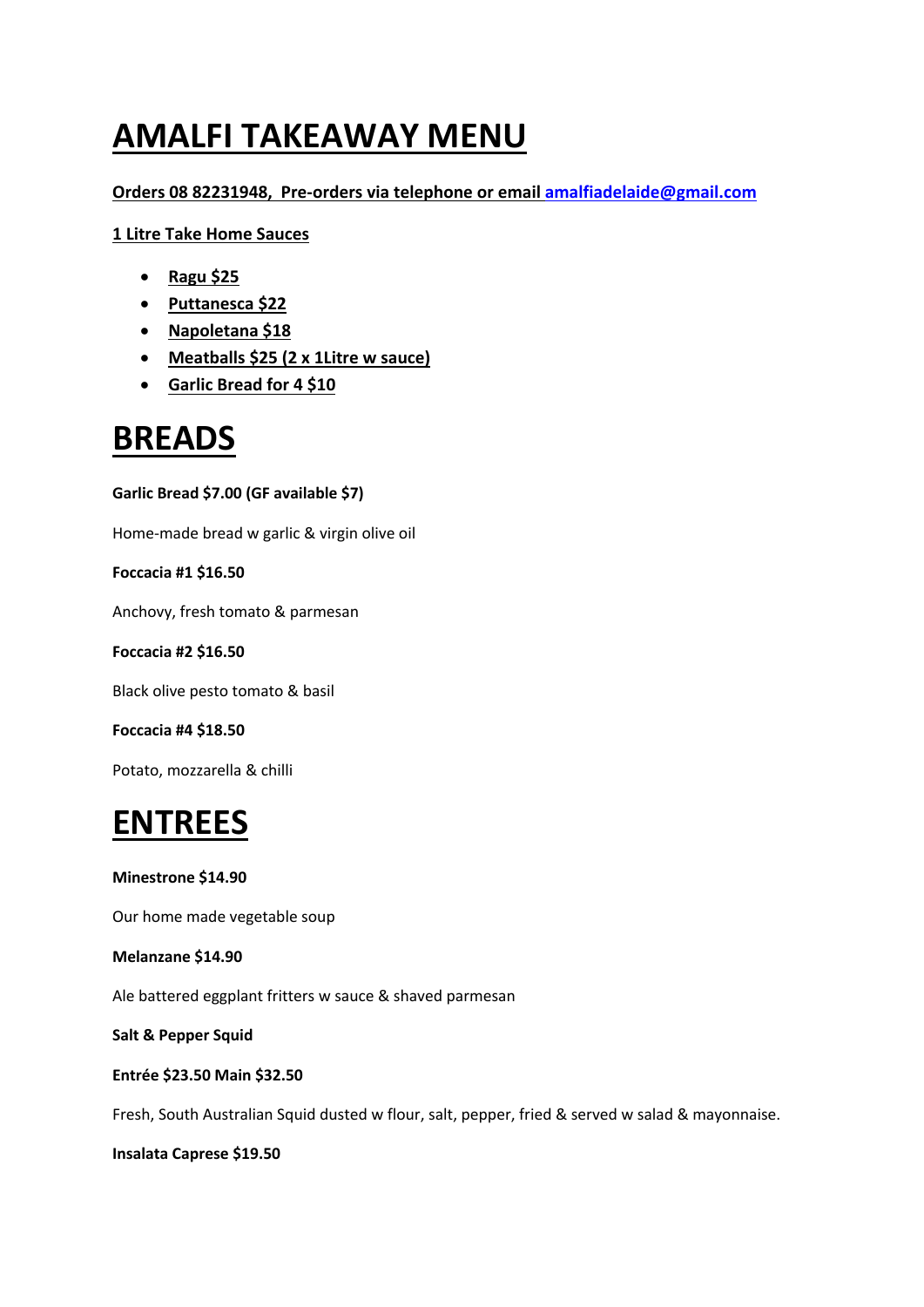Baby spinach salad w pancetta, bocconcini, tomato, blue cheese and kalamata olives.

# **PIZZE**

## **(11 inch GF Pizza bases, add +3 to Large Pizza Price**

## **Amalfi Special**

Prawn, anchovy, salami, ham, spinach capsicum, mushroom olive, mozzarella cheese and napolitana sauce

## **Lge \$31.50 Sml \$21.50**

## **Margherita**

Fresh tomato, bocconcini, mozzarella, garlic & basil

## **Lge \$27.00 Sml \$17.90**

#### **Americano**

Fresh tomato, bocconcini,, cacciatore salami, chilli & basil

## **Lge \$31.00 Sml \$21.00**

#### **Hawaiian**

Ham, cheese, tomato w fresh pineapple

## **Lge \$31.00 Sml \$21.00**

## **Capricciosa**

Tomato, cheese, salami, black olives, ham, mushroom

## **Lge \$31.00 Sml \$21.00**

## **Cardinale**

Bocconcini, tomato, parmesan, basil, mushroom, prosciutto

#### **Lge \$31.50 Sml \$21.50**

## **Napoletana**

Fresh tomato, garlic, bocconcini, anchovy, Black olives & basil

## **Lge \$29.50 ml \$19.50**

## **Spinaci**

Spinach, pancetta, cacciatore salami, black olives, chilli, fresh tomato & cheese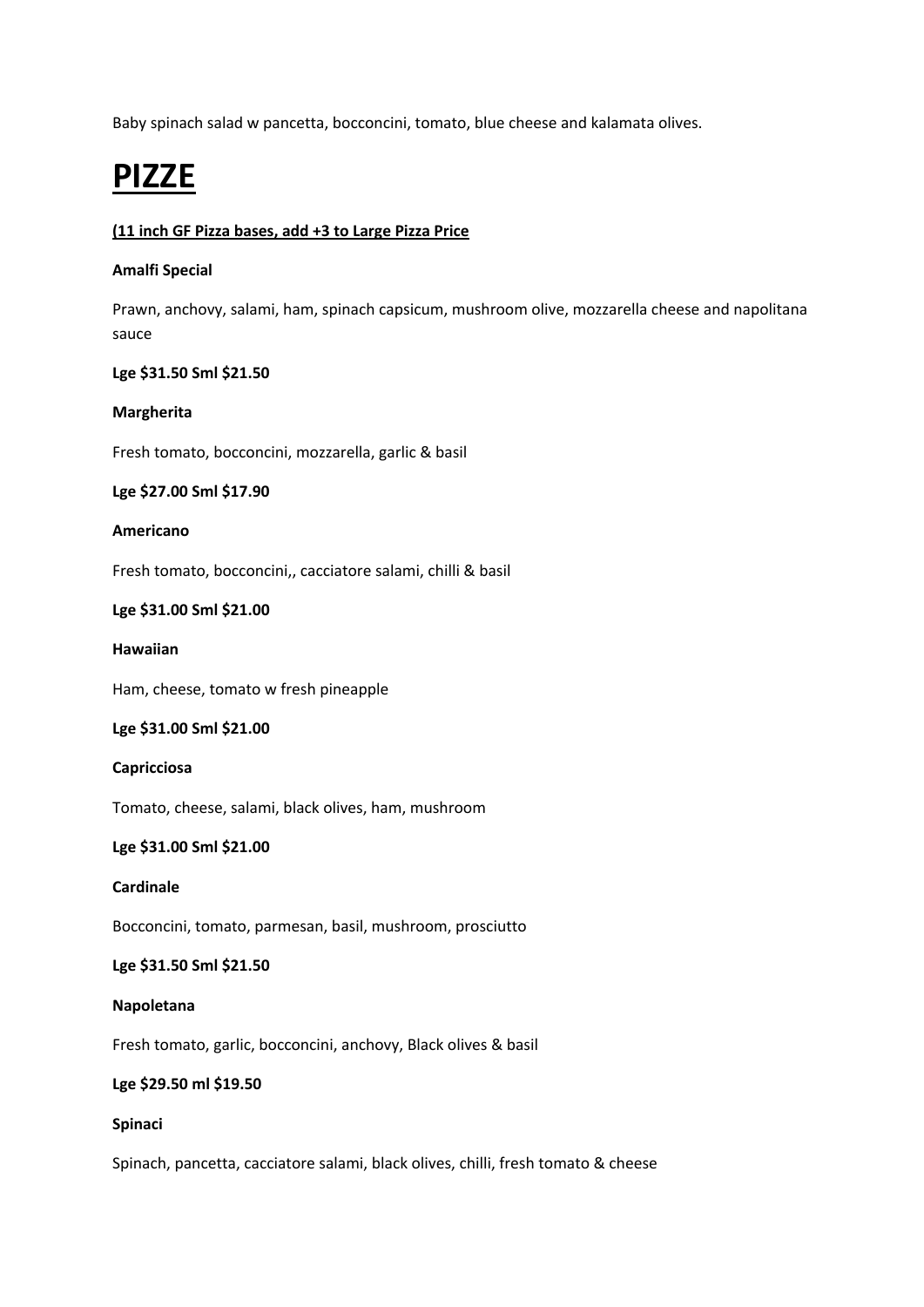## **Lge \$31.00 Sml \$21.00**

#### **Marinara**

Prawns, squid, anchovy, fish, mussels, tomato, cheese & anchovy

#### **Lge \$ 31.50 Sml \$21.50**

#### **Ortolana**

Spinach, artichoke, capsicum, mushroom, olive, tomato, garlic & cheese

#### **Lge \$31.00 Sml \$21.00**

## **Con Tonno**

Marinated Tuna, Spanish onion, capers & chilli

#### **Lge \$31.50 Sml \$21.50**

## **PASTA**

## **(GF pasta +\$3)**

#### **Amalfi**

Egg ribbon pasta w mushroom, pancetta, chilli, cream & chicken stock

#### **Main \$28.50 Entrée \$24.50**

#### **Puttanesca**

Spaghetti w olives, anchovy, capers, basil, chilli & tomato

## **Main \$26.50 Entrée \$24.00**

#### **Con Pollo**

Rigatoni w chicken, pancetta, mushroom, chives, apricot, green pepper corns & cream sauce

## **Main \$27.50 Entrée \$25.00**

## **Calabrese**

Rigatoni w broccoli, spinach, pinenuts, olives onion fresh tomato & chilli

## **Main \$27.50 Entrée \$25.00**

## **Amalfitana**

Linguine w sun dried tomato, spinach, onion, artichoke, eggplant, pinenuts and oregano

#### **Main \$27.50 Entrée \$25.00**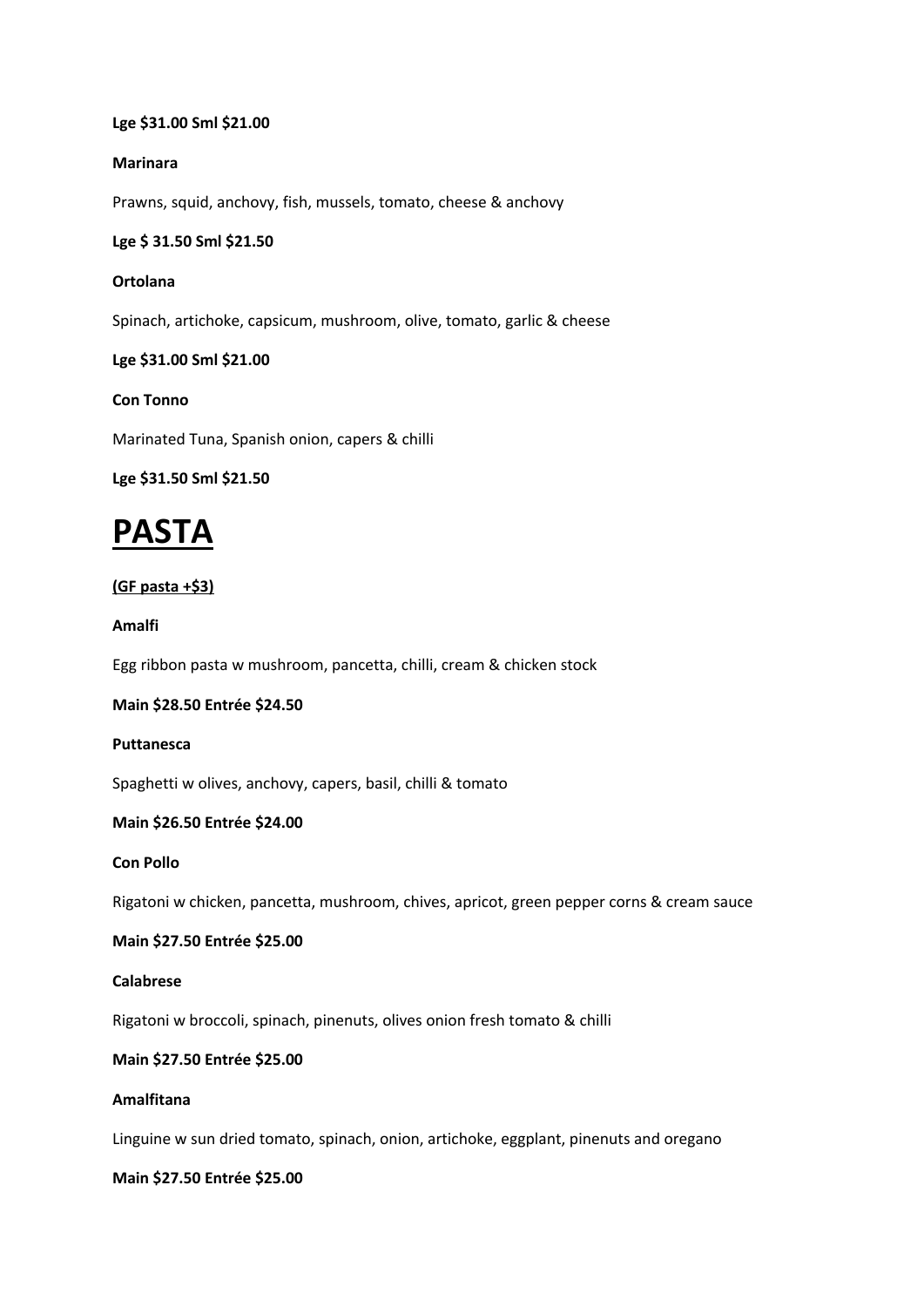## **Ragu**

Rigatoni w rich veal chunk tomato sauce

#### **Main \$27.50 Entrée \$25.00**

#### **Marinara**

Spaghetti w Shellfish, crab, fish, prawns & squid in a tomato and fish stock base sauce

#### **Main \$32.50 Entrée \$29.50**

#### **Zingarella**

Linguine w prawn, capsicum, broccoli, chilli, honey, butter and chicken stock sauce

#### **Main \$32.50 Entrée \$ 29.50**

#### **Amatriciana**

Spaghetti w Pancetta, chilli, snowpeas, capsicum, basil garlic and chicken stock

#### **Main \$28.00 Entrée \$25.50**

#### **Molluschi**

Linguine cockle & mussel pasta with garlic olive oil & fish stock sauce

#### **Main \$30.00 Entrée \$27.50**

## **Spaghetti Con Polpette**

Pork & veal meatballs in a rich tomato sauce.

## **Main \$27.00 Entrée \$24.50**

## **Secondo**

## **Monticello**

Grilled chicken baby spinach salad w roasted capsicum, red onion, shaved parmesan and a balsamic vinegar and home-made mayonnaise dressing

**\$26.50**

### **Cotolette**

Slices of crumbed veal served w tossed salad & patate fritti

#### **\$32.50**

**Scaloppine Ai Funghi**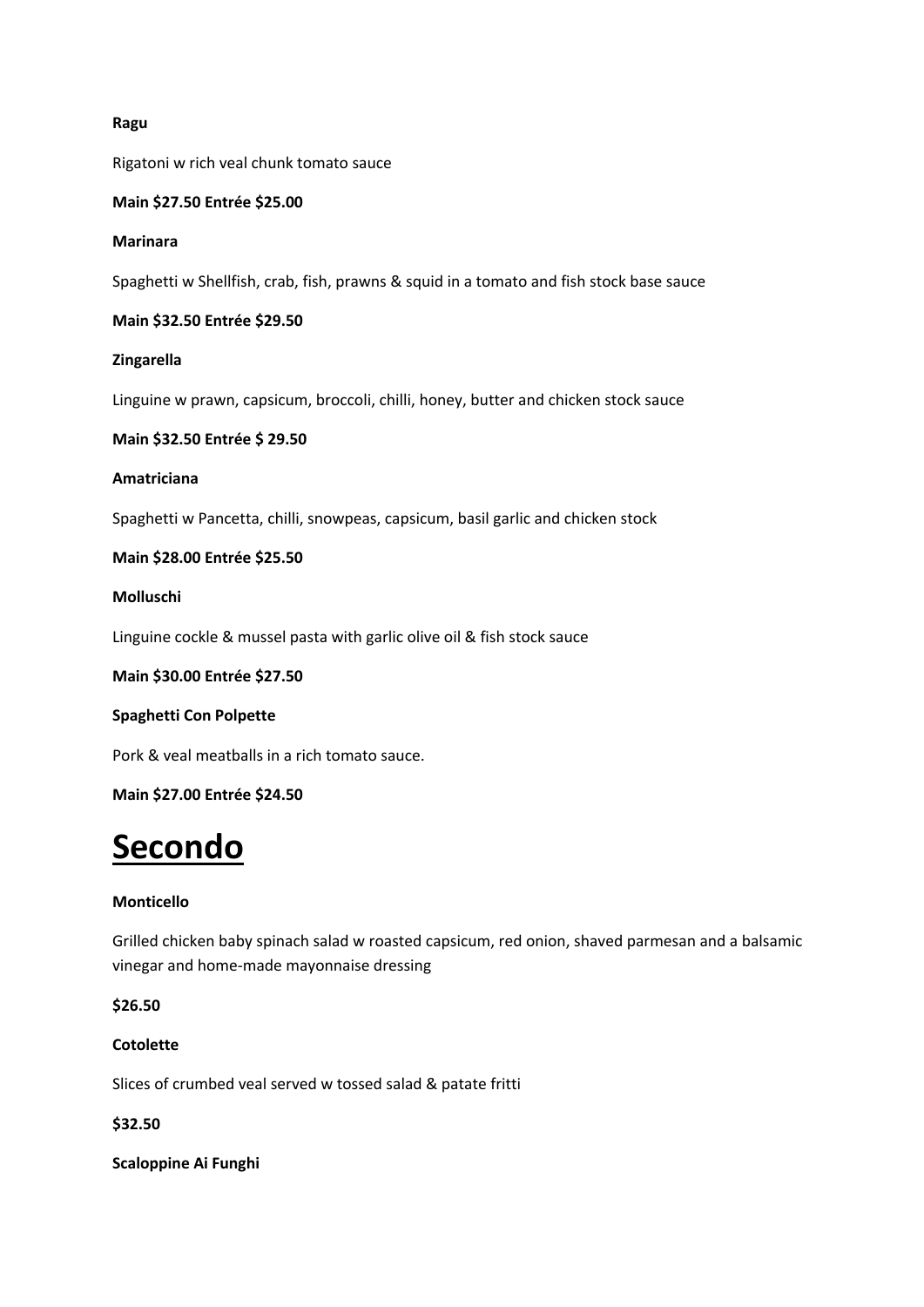Slices of sauteed veal w a mushroom, chive and butter glaze, served w spinach & patate fritti

## **\$32.50**

## **Saltimbocca Romano**

Slices of veal topped w Parma ham & served with a light sage glaze, spinach & patate

## **\$34.00**

## **Scaloppine Amalfi**

Slices of sautéed veal w a mushroom, chilli & pancetta glaze, served w tossed garden salad & patate

## **\$34.00**

## **Bistecca**

Grilled Steak served w a light glaze, spinach and patate fritti

## **\$34.00**

## **Calzone Rustico**

Ham, mushroom, salami, olives, spinach, anchovy, capsicum, mozzarella cheese folded in a pizza base, baked and served w napoletana sauce.

## **\$23.50**

## **Risotto Del Giorno**

Spinach, pancetta & mushroom risotto.

## **Main \$27.50 Entrée \$25.00**

## **Insalata Di Manzo**

Scotch fillet salad, mixed lettuces, red onion, roast capsicum, blue cheese, EVOO & Balsamic dressing, shaved parmesan.

## **\$29.00**

## **Side Dishes**

## **Hot Chips**

Served with Amalfi herb & salt seasoning

**\$8.50**

**Patate**